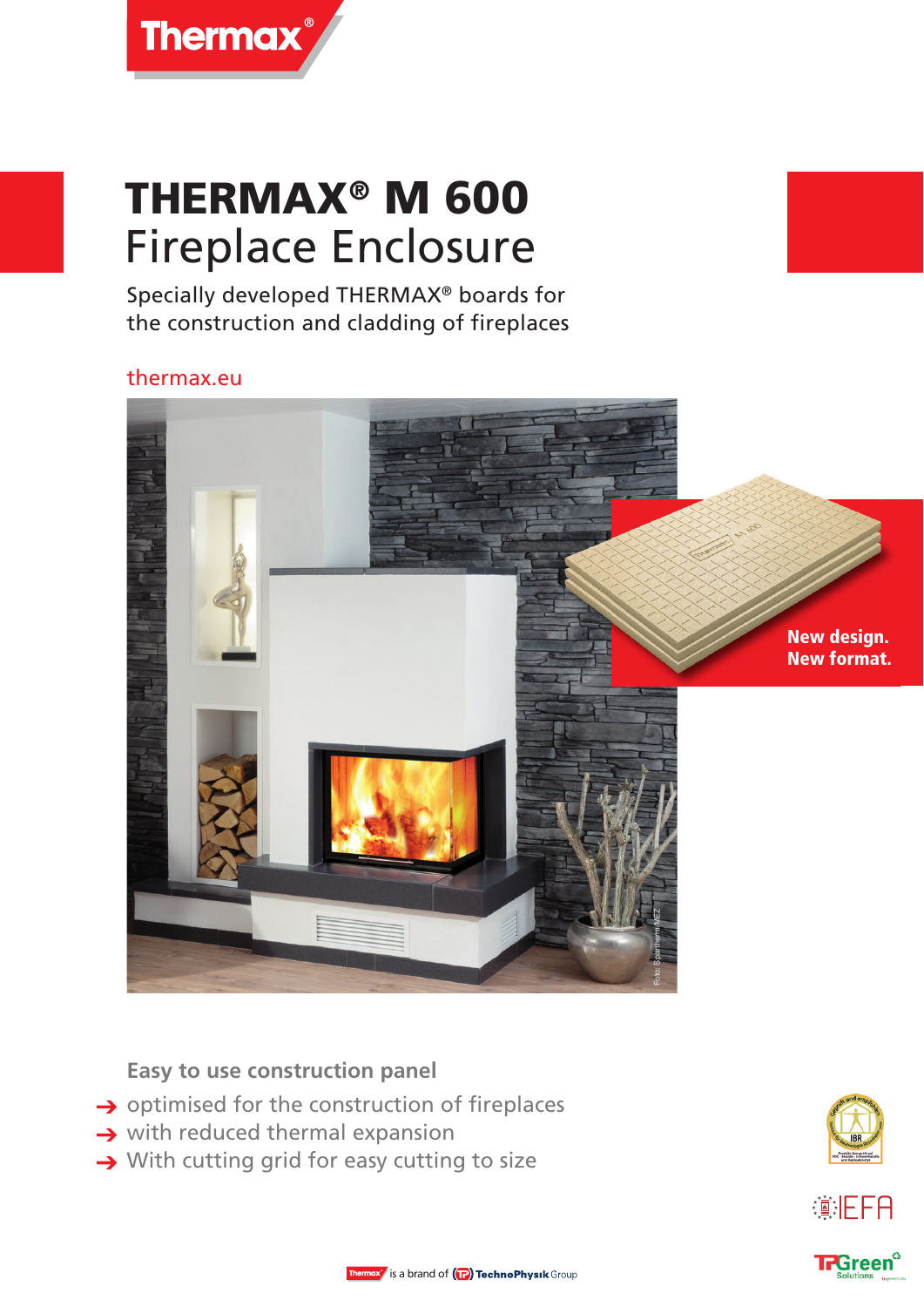

### **Fireplace enclosures that offer thermal insulation: The new THERMAX® M 600 fireplace enclosure**

THERMAX® M 600 – the fireplace construction material with THER- $MAX<sup>®</sup>$  quality – for simple, safe, fast and clean installation of fireplace enclosures. THERMAX<sup>®</sup> M 600 is non-flammable and highly heat resistant. The energy given off by the insert appliance radiates uniform heat into the room via the THERMAX® boards. Used in combination with innovate design of the fireplace enclosure, the convection heat of the stove can also be distributed to other rooms in the household.

Notwithstanding its strength and stability, THERMAX® M 600 has ideal thermal properties: high heat capacity combined with good insulation properties. Its thermal conductivity is higher than that of calcium silicate boards. THERMAX® M 600 is made of nothing else than vermiculite and inorganic binders.







The base raw material of most THERMAX® products is vermiculite, a clay mineral obtained through opencast mining. Vermiculite is classified as being harmless to health and thus supports industry demand for ecologically sustainable building.

Vermiculite is a naturally occurring mineral, which when subjected to high temperatures, discharges stored crystal water and expands up to x10 its original particle size. The resulting expanded vermiculite is processed using a special hot press method to form THERMAX® M 600 boards.

## **THERMAX® M 600 – the advantages are obvious.**

Use of THERMAX<sup>®</sup> M 600 offers many advantages. The boards are both a construction and insulation material – whereby the insulation values lie within a perfectly uniform range.

Temperatures inside an insert appliance can reach up to 500 °C, these temperatures are safely reduced to an optimal  $60 - 70$  °C radiant heat on the outside of the fireplace enclosure when using THERMAX® M 600 boards. The uniform and optimised heat

**Build individual dream fireplaces with THERMAX® M 600** 



**fireplace construction boards. Use standard woodworking tools to machine the boards. The boards are bonded together with adhesive and can also be screwed together without pre-drilling.**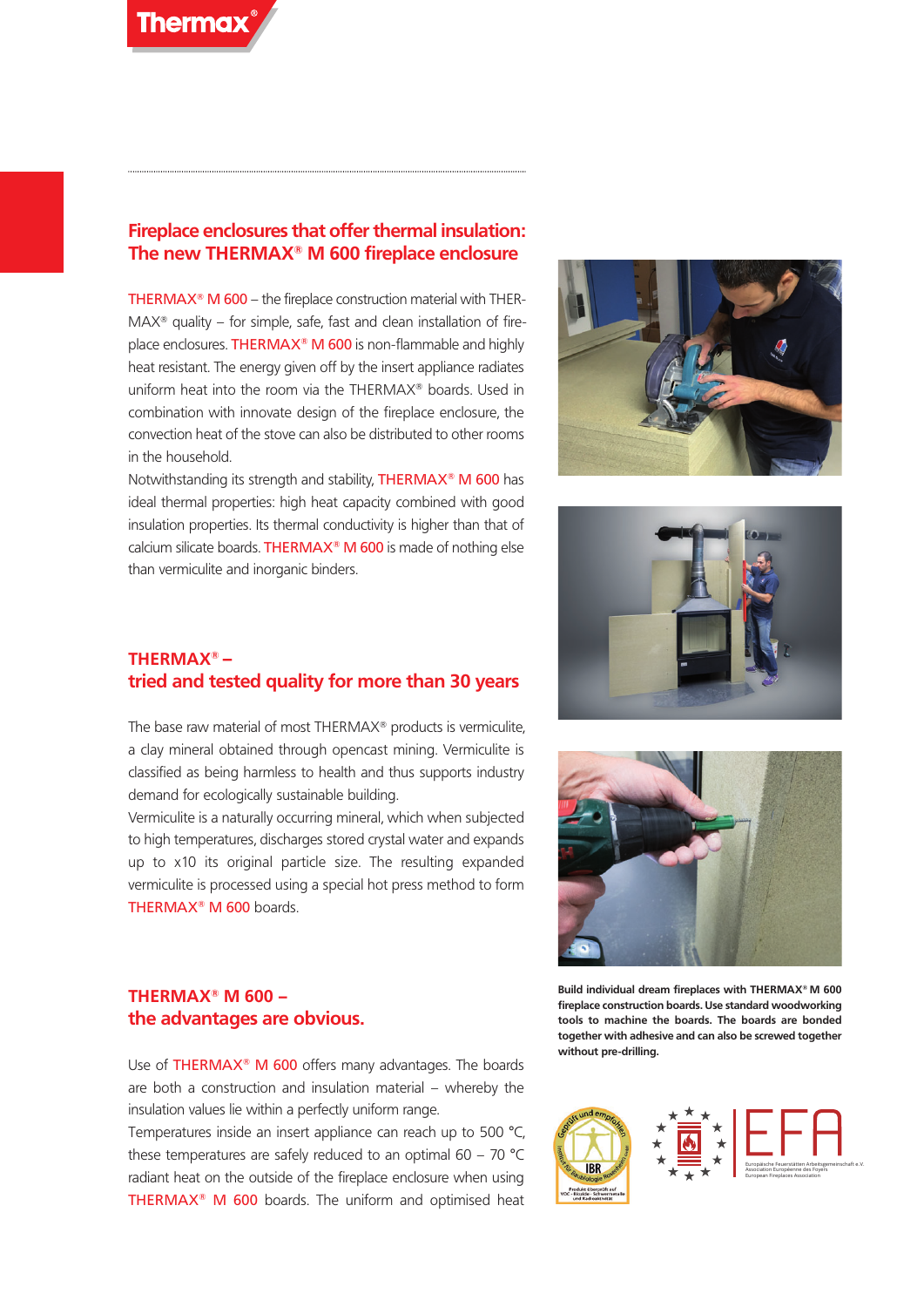

- **Safe and reliable**
- **Fast, clean installation**
- **Structurally and dimensionally stable**
- **Smooth surface**
- **Natural product**

# **THERMAX**® **M 600**

distribution of the boards is achieved by the special THERMAX® production technique: during the pressing process the laminar Vermiculite grains are aligned parallel with to the front face of the board and thus form a surface which can more effectively emit the radiant heat into the room.

THERMAX<sup>®</sup> M 600 is lightweight and easy to use. You can cut, chase, drill or clip the construction boards using standard woodworking tools and screw them together – without pre-drilling. Another major advantage of the boards is that very little dust is produced during machining processes. The ready cut, selfsupporting components are bonded together with THERMAX® fire protection glue. Countersunk screws, which can be used without pre-drilling, shorten the assembly and installation time considerably. Depending on the requirement and customer wish, THERMAX® M 600 boards can be plastered after installation, clad with ceramic stove tiles or finished with natural stone. Unlike calcium silicate boards they do not require pre-wetting.

To plaster the finished THERMAX<sup>®</sup> M 600 fireplace construction, we recommend using suitable plasters for fire place in conjunction with a tiled stove primer and proper reinforment mesh.

**... ideally suitable for variable designs of fireplaces**





#### **THERMAX® M 600 fireplace construction boards are also...**